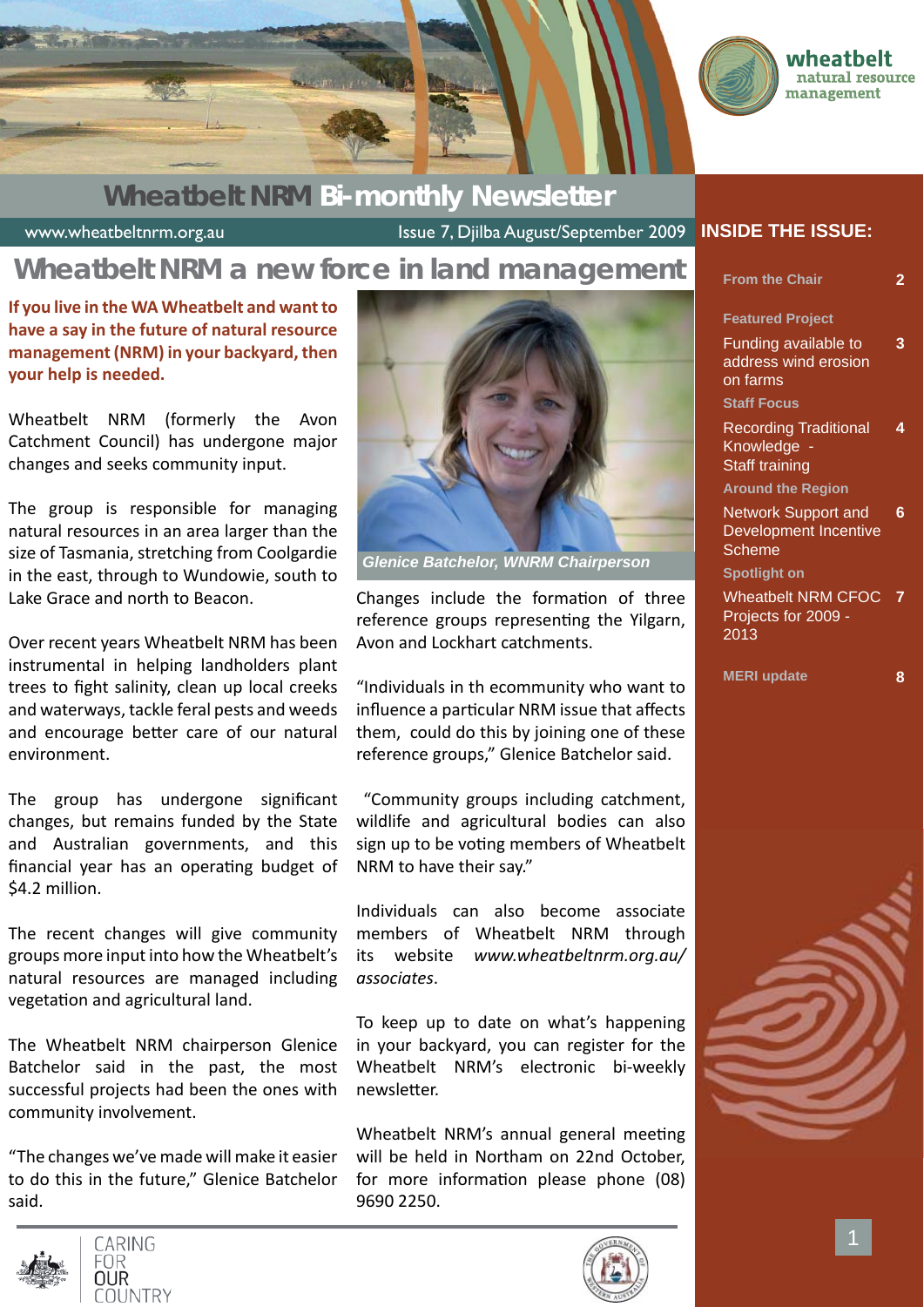# **From the Chair**

#### **Hello Everyone,**

Since my last message, there have been many changes in the Avon. It is now official! Avon Catchment Council is no more and we're proud and pleased to share our new name and new way of doing business with our community.

We believe that Wheatbelt Natural Resource Management (WNRM) better reflects our community, reminds us that our Avon River basin includes the three sub-catchments of Yilgarn, Lockhart and the Avon and focuses on our main business- Natural Resource Management. It fits neatly with two of our other WA regions and places us well amongst the 56 other regions across Australia. It is a very clear message about where we are in WA and historically what we have been about.

The name change is only the tip of the iceberg  $$ our new name merely helps reinforce a new and better way of doing business and working with our community to manage our region's natural resources. With over 80% of our region privately held, this is essential

As a board, we've completed changes to our constitution and reflected on our structure and function. WNRM is now an independent-community based board of skills -based directors providing membership opportunities to groups with a Natural Resource Managment (NRM) focus in our region. Individuals can hold associate membership and have the opportunity to be involved through our sub-regional forums. These changes will provide a mechanism for input and feedback on programs and projects.

The focus will be on the right collaborations and partnerships to achieve our objectives. Although the name has changed- our commitment to providing leadership in managing our natural resources hasn't – WNRM has provided a base of knowledge and works that we can continue to build on in a new era of funding. This year our regional budget is over \$4.2 million and after careful planning, funding is

A PRODUCT ON

beginning to flow. Under the Sustainable Agriculture banner of Caring for Country funding from the Australian government wind erosion is the key target for us.

There has also been further funding success with National Reserve System.

Thanks to the ongoing commitment of our staff and partners WNRM is a finalist in the Dept of Indigenous Affairs, Indigenous service award, part of the regional achievement and community awards.

The State Landcare conference is in Geraldton at the end of October and again, WNRM's work is being recognized. There are other worthy finalists from our region and we wish them all the best and thank them for their commitment to natural resource management.

We are now beginning to see how some of the \$30 million promised to NRM from the WA State Government has been allocated on a variety of state based projects. As a region we continue to strive at every opportunity for input and to provide assistance to the process. We're expecting our previous contributions and on-ground activities are recognized and valued and we believe we are well placed- we are regionally and community- based and our core business is natural resource management.

Our AGM is on October 22nd and please feel most welcome to join us. We appreciate and need your input and support. Our new member groups will be approving our new Directors - who have a lot of hard work ahead as we confirm the strategic direction for Wheatbelt NRM.

Although there have been many changes-we haven't changed that much- we're still about creating healthy landscapes, livliehoods and communities. Our values haven't changed- we just need to be clear about who we are and what we want and then work towards it for our communities and environment.

**Glenice Batchelor**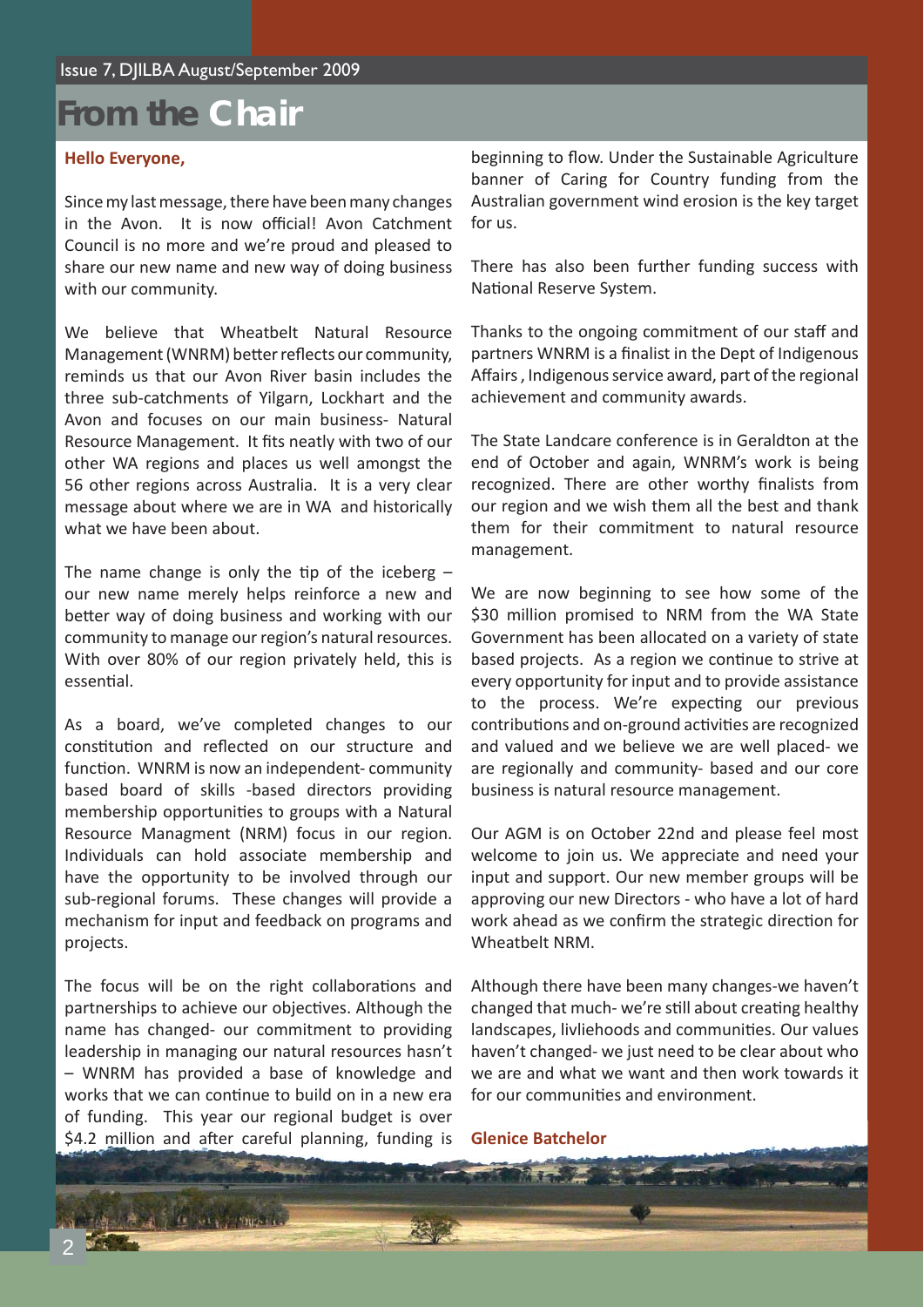# **Featured Project**

### **Funding available to address wind erosion on farms**

**Looking around much of the Avon River Basin at present you would be forgiven for thinking that wind erosion couldn't be a problem in this area. However look back to the summer and autumn months of previous years and you may remember the ferti le dust fracti on of your soil being picked up from bare, dry paddocks only to be dumped far away on non-farm land or into the ocean.**

Now is a good time to work on solutions to this problem so that fertile top soils are retained on our farms and production and yield can be sustained well into the future.

Wheatbelt NRM through the Caring for our Country funding program is providing opportunities for farmer groups and individuals to tackle wind erosion over the next four years.

The program commences in mid-October and will enable farmers, as individuals or groups, to apply for funds to establish projects that demonstrate how to reduce wind erosion to their local community. Traditionally the key methods for reducing wind erosion are the use of trees in blocks or belts to slow wind speed, management of crop stubble to protect the soil surface during summer & autumn and retaining adequate groundcover in grazing systems during susceptible times.

Wheatbelt NRM however will consider all ideas from groups and individuals that are applicable to their local community and will affect an overall reduction in wind erosion.

To give projects the best chance of success, funding recipients will have access to the technical advice required to plan, implement and analyse the projects through our many respected partners in this project. The program encourages successful applicants to share the successes & outcomes of their trials, so that other farmers can take this knowledge back to their own place and investigate how it might benefit their own enterprise.

If you would like to apply for the funds available, please contact Rochelle Pyle on 9690 2250 for an Expression of Interest form and project guidelines.

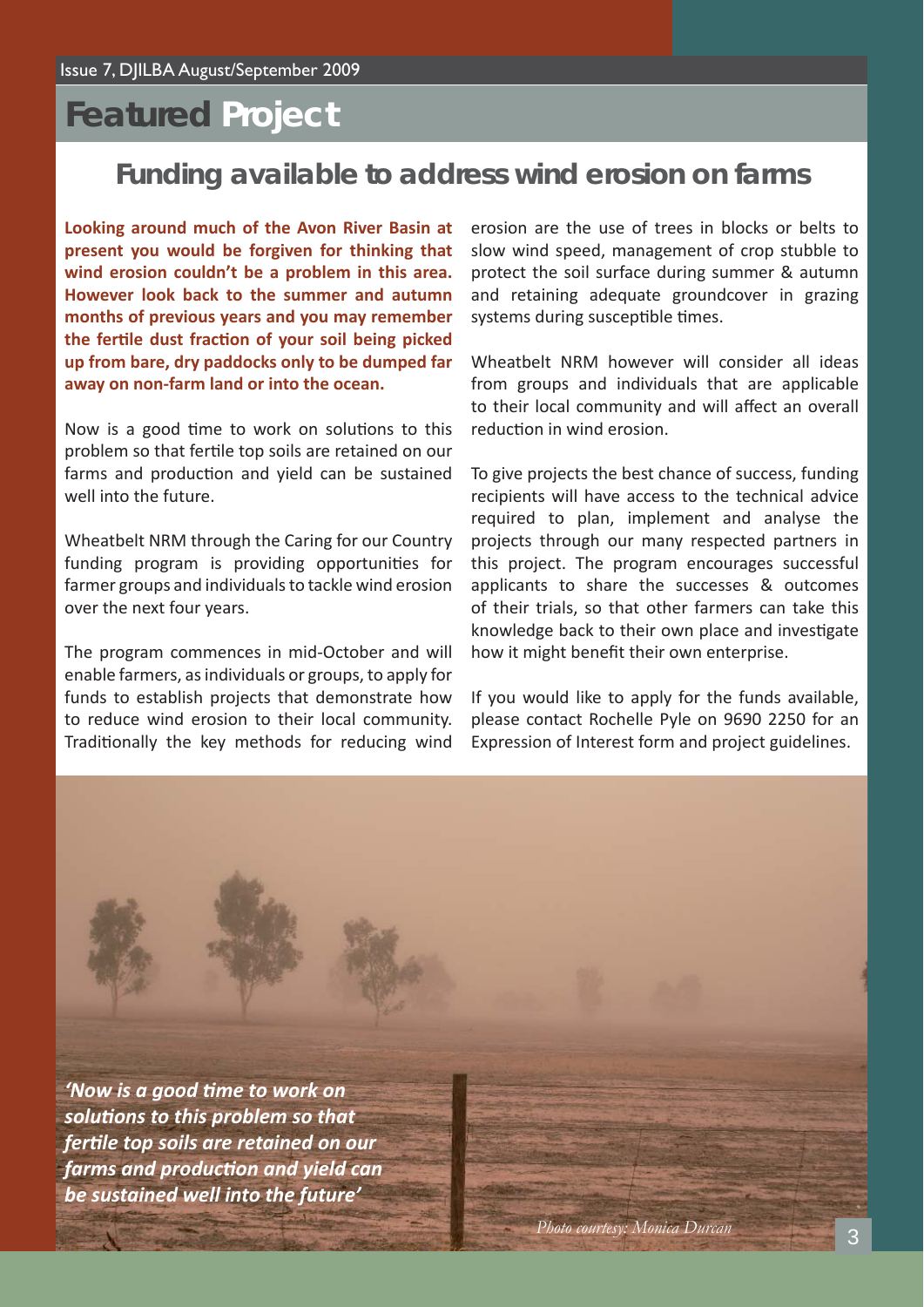## **Staff focus**

## **Recording Traditional Knowledge Staff training**



*Victor Steffenson and Dan Ferguson*

**The Wheatbelt NRM team took part in a week of recording skills and methods training, facilitated by the Traditi onal Knowledge Revival Pathways (TKRP) organisati on\*.**

Victor Steffenson of TKRP visited Wheatbelt NRM and coordinated the training sessions which saw all staff learn how to utilise these exciting new tools.

By recording NRM knowledge Wheatbelt NRM plans to integrate this new media into their management strategies, reporting and evaluation methods for their projects in the region.

This training has provided staff with a means to document what they are doing, what they have learnt and literally show what they have achieved in their projects. It will also enable them to better illustrate issues affecting the region to those who sponsor Wheatbelt NRM projects.

'It shows the enthusiasm to a broader audience' said Rochelle Pyle, Program Coordinator for Sustainable Agriculture.

'Its a way to get the community involved and participating in the conservation of our region, as well as providing NRM knowledge sharing throughout the Avon River Basin.'

Wheatbelt NRM staff will soon be out in the field, recording and promoting NRM knowledge sharing throughout the Avon River Basin.

*\*TKRP was developed in Queensland from the aspirati ons of Indigenous Elders, to preserve and recognise Traditi onal Indigenous Knowledge.*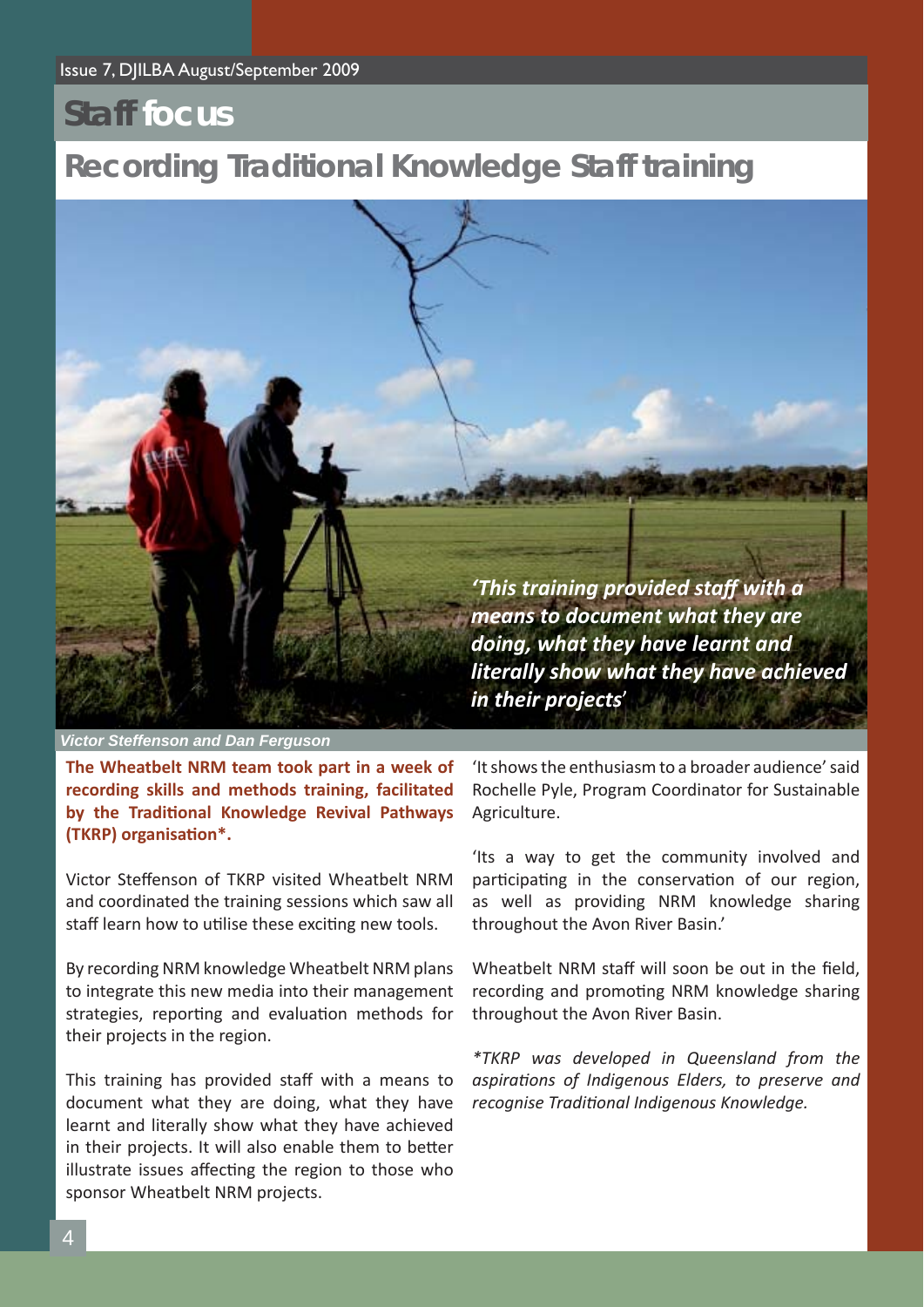# **Staff focus**

# **Recording Traditional Knowledge Staff training**

*'It demonstrates the enthusiasm to a broader audience, and is a way to get the community involved in the conservati on of our region'*





*Dan Ferguson and Michelle Kidman interview Doodlakine farmer Michael McFarlane*



*Michelle Kidman at work editing*

Rochelle Pyle Program Coordinator - Sustainable Agricul

*Rochelle Pyle in interview*



*Djeromi Collope of TKRP Chris David counting down to fi lming*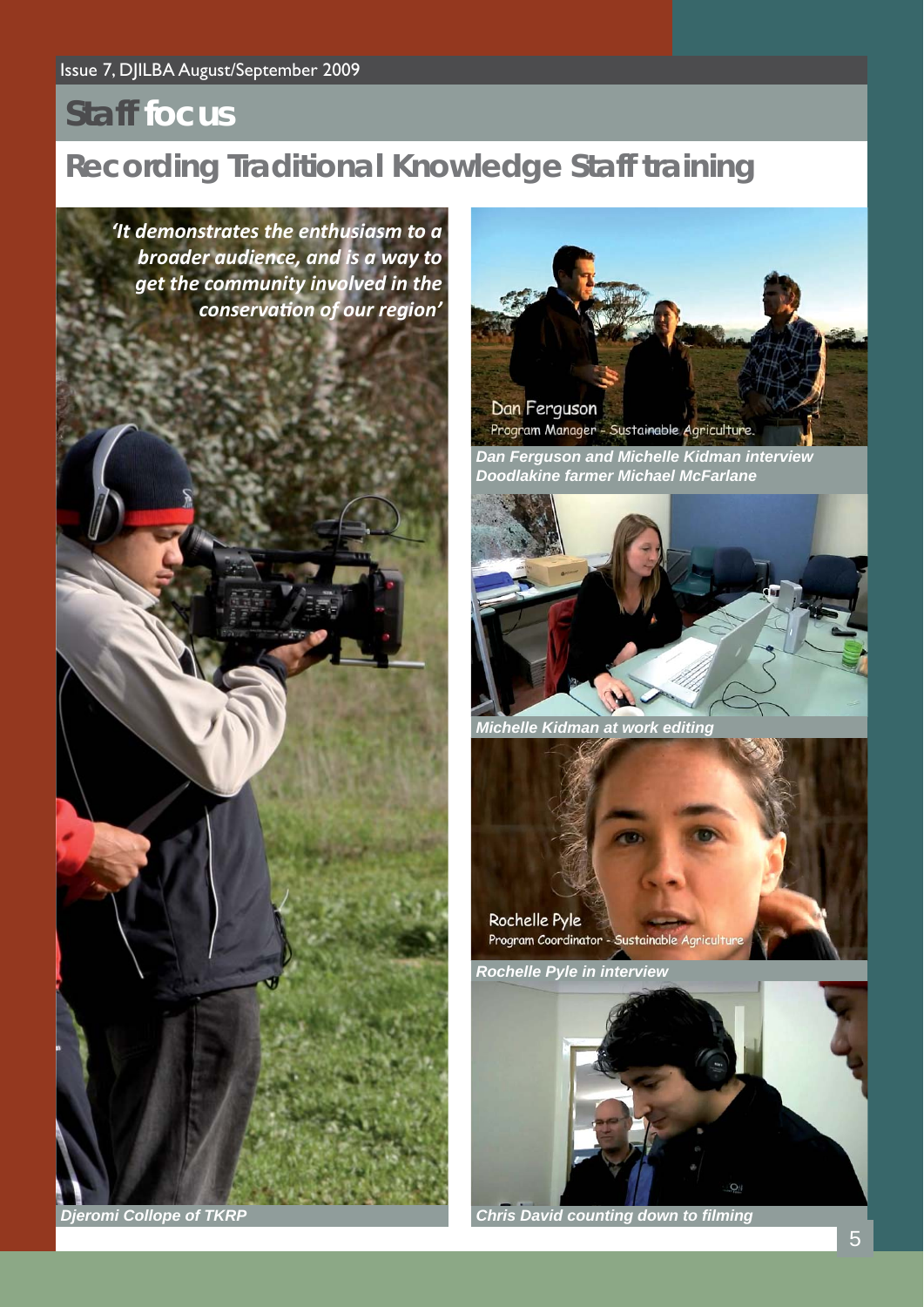# **Around the Region**

### **Network Support and Development Incentive Scheme**

#### **Mukinbudin Men's Shed**

A program designed to enrich the lives of older men has undertaken a tree planting program with a difference.

The Mukinbudin 50's Men's Shed restores old machinery and has used a 1965 Chamberlain Super 90 tractor to plant 4500 seedlings.

The seedlings were provided as part of a \$4500 grant by Wheatbelt NRM (formerly Avon Catchment Council), as part of the Network Support and Development Incentive Scheme.

### **Djidi Smoking Ceremony**

A smoking ceremony and burn-off was recently held in Wyalkatchem as part of a knowledge sharing project.

The traditional burn off by Djidi Djidi allowed the community to revegetate and rehabilitate the Korrelocking Reserve in the future as well as educating interested community members.

This cultural awareness activity was funded as part of the Wheatbelt NRM Network Support and Development Incentive Scheme.

#### **Gwambygine Pool River**

The York River Conservation Society have employed an experienced zoologist, David Knowles, to carry out an invertebrate survey of the Gwambygine Pool Reserve to compliment the aquatic survey made in 1996-98 of Gwambygine Pool.

Three surveys each of thirty hours duration will be carried out as funded by the Wheatbelt NRM Network Support and Development Incentive Scheme.

It is anticipated that the outcome of this survey will be of significant benefit to researchers and students into the future and become a yardstick to measure against climate and environmental changes.



*Bill Crook, Gil Williams, Roy Jones, Mukinbudin NRMO Tracey Hobbs and Joyce Zhang.*



*Frank and Trevor Davis conduct the smoking ceremony.*



*David Knowles preparing for the survey.*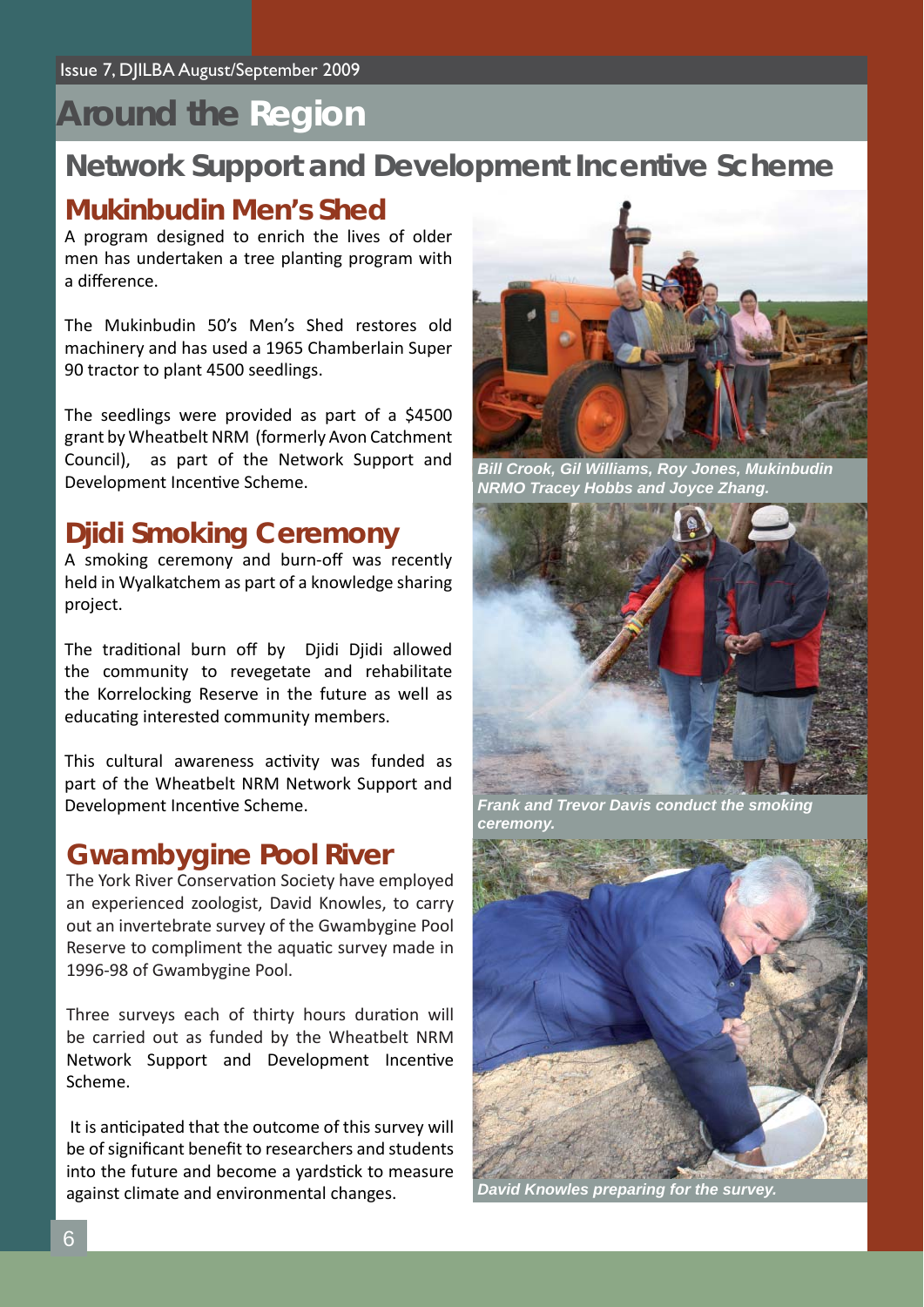# **Spotlight on**

## **Wheatbelt NRM CFOC Projects for 2009 - 2013**

### **National Reserve System**

This program will deliver activities against CFOC targets which identified the Avon Wheatbelt IBRA Region as a high priority for increasing the National Reserve System.

This Wheatbelt NRM program will increase the National Reserve System by working with land managers to legally protect locations through the use of conservation covenants. The locations target priority remnant bushland in the Avon River Basin that have been identified through a strategic conservation plan as significant and irreplaceable.

To complement this National Reserve System work, threatened species that are impacted by rabbits will have management activities identified while community groups will be given opportunities to participate in activities aimed at protecting over 100 Environment Protection and Biodiversity Conservation listed species in the Avon River Basin.

Indigenous involvement in biodiversity conservation will be facilitated through accessing established networks in the region through WNRM indigenous officers.

### **Sustainable Agriculture**

The 2009-2010 Caring for our Country Business Plan identifies the Avon region as a priority area to reduce the risk of wind erosion through increased adoption of sustainable farm practices. This Wheatbelt NRM project devolves funds for local, on-ground activities to instigate the voluntary adoption by land managers of the following current recommended practices by 2013:

- recommended management practices to retain crop residues;
- recommended grazing management practices to maintain at least 40% ground cover;
- integration of perennial plants into agricultural systems; and
- soil quality maintenance, amelioration and monitoring.

The project is underpinned by the Farm Practice Change Model which supports the practical decision making processes of land managers in progressing from motivation, exploration to adoption of an alternative agricultural system. Proposed activities adhere to the rationale that broad-scale soil management issues on agricultural land necessitate low-cost per hectare initiatives that maximise participation of targeted stakeholders.

### **Aboriginal NRM**

Building on the wheatbelt NRM's investment (from 2006) the Aboriginal NRM project will incorporate Aboriginal traditional cultural knowledge into natural resource management through recording traditional ecological knowledge, a network of Indigenous Advisory Groups and specific site management activities over the next four years.

#### **This will be achieved through;**

**1**. A continuation of the recording traditional knowledge, building on the capacity WNRM has developed, to date. This includes maintaining and building the capacity of Avon Aboriginal Advisory Groups.

2. Developing partnerships with Aboriginal and NRM organisations, identifying a further three sites per year of cultural and environmental significance where the Aboriginal community is willing to play an active management role, and to develop processes allowing WNRM to continue integrating cultural ecological knowledge into site management plans.

**3.** Continued employment of the Nyungar Budjar Carers through partnerships with National Reserve System managers in the region to integrate traditional knowledge.

**4.** Assistance to Aboriginal landowners in the region to become more sustainable, both in their farming practices and through caring for the environment.